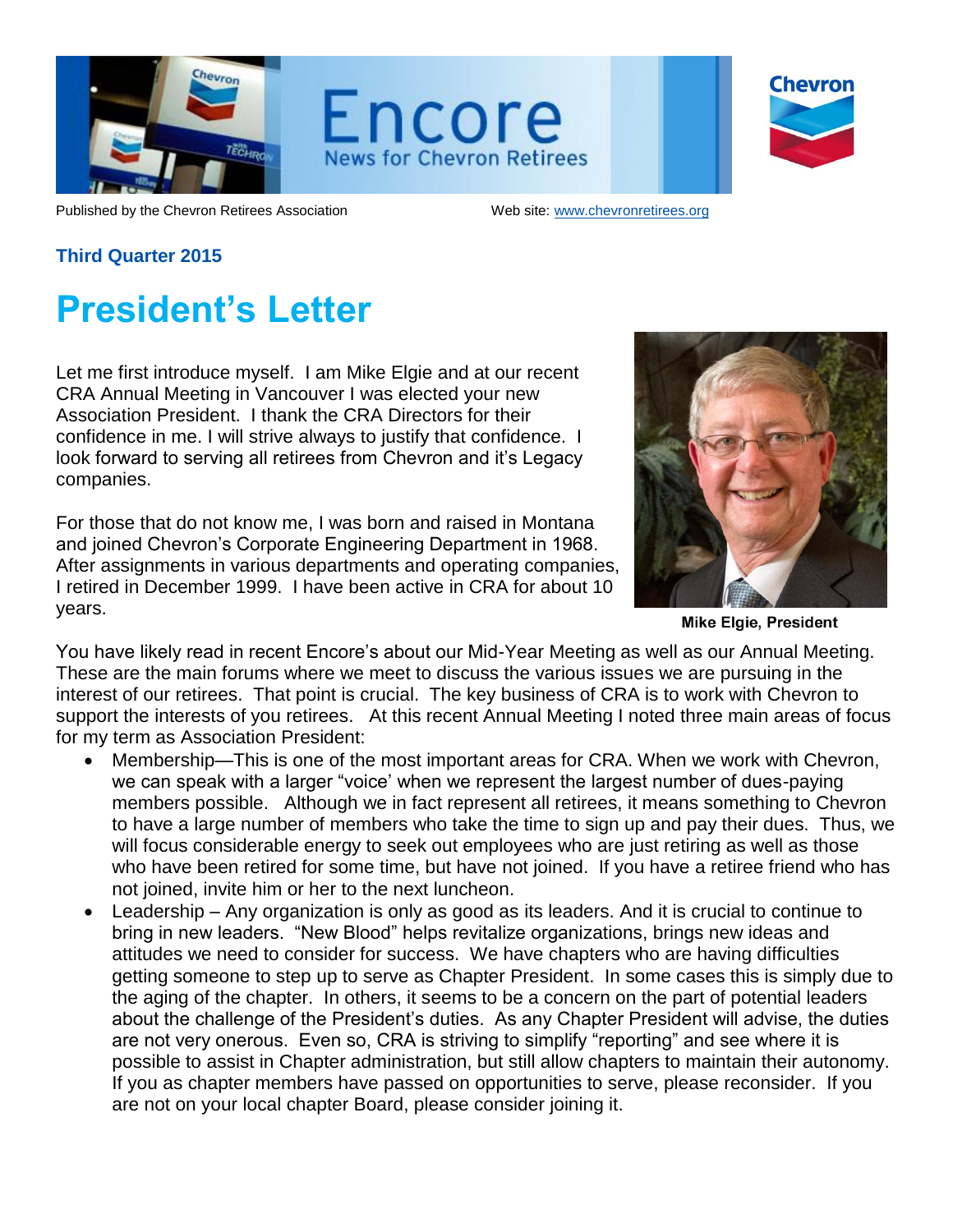Communications – Whenever concerns or problems develop, often they can be traced to Communications. We need fast, efficient and extensive communications. During the membership survey a couple of years ago, one of the complaints we received was about people not getting information about Benefits or other information regarding Chevron. To reach our membership effectively, the only realistic avenue is electronically. Chapters try to get the information out to all members feasible, but realistically if it means someone had to copy material, stuff envelopes and mail through the Post Office, often it just will not happen. Thus we are asking each chapter to continue to work with their members to obtain email addresses so that information can be transmitted efficiently and effectively.

Additionally, our Communications Chair, Frank Coe, has worked extremely hard to revitalize the CRA Website. Much of this you cannot see because it is "behind the scenes" work. Now that this background work has been completed, Frank will be refreshing the look and feel of the Website. So keep watch and check it out.

CRA works in many ways to improve retiree life. The most important to most retirees are the benefits we receive from Chevron, but problems do occur. Al Horan and his Benefits Committee do extensive work to help resolve benefits issues. Often Al can resolve it himself, but when he can't, he works with Chevron to do so.

As outgoing President, Dennis Dauphin, has noted, the work CRA does is very much a Team effort, from Secretary MJ Stone and Treasurer Pat Branson, to all the Committee Chairs, to the Area Vice Presidents and especially to the Chapter Presidents. Thank you to all of you. A very special THANK YOU to Dennis Dauphin for all his tireless work over the past two years as Association President. He has been very supportive in passing on information and advice as I get up to speed.

My final thought, as I begin my term as Association President, is as I said to the Delegates at the Annual Meeting: "We are all retirees. While the work we do for CRA is important, it is also important to Have Fun! As you meet for your periodic luncheons, outings, picnic and whatever you do as a group, please enjoy your colleagues from your work days, enjoy the interesting speakers and enjoy a good laugh. It is good for your health."

My best regards,

## *Mike*

**Mike Elgie** Association President [melgie46@gmail.com](mailto:melgie46@gmail.com) 415.472.5947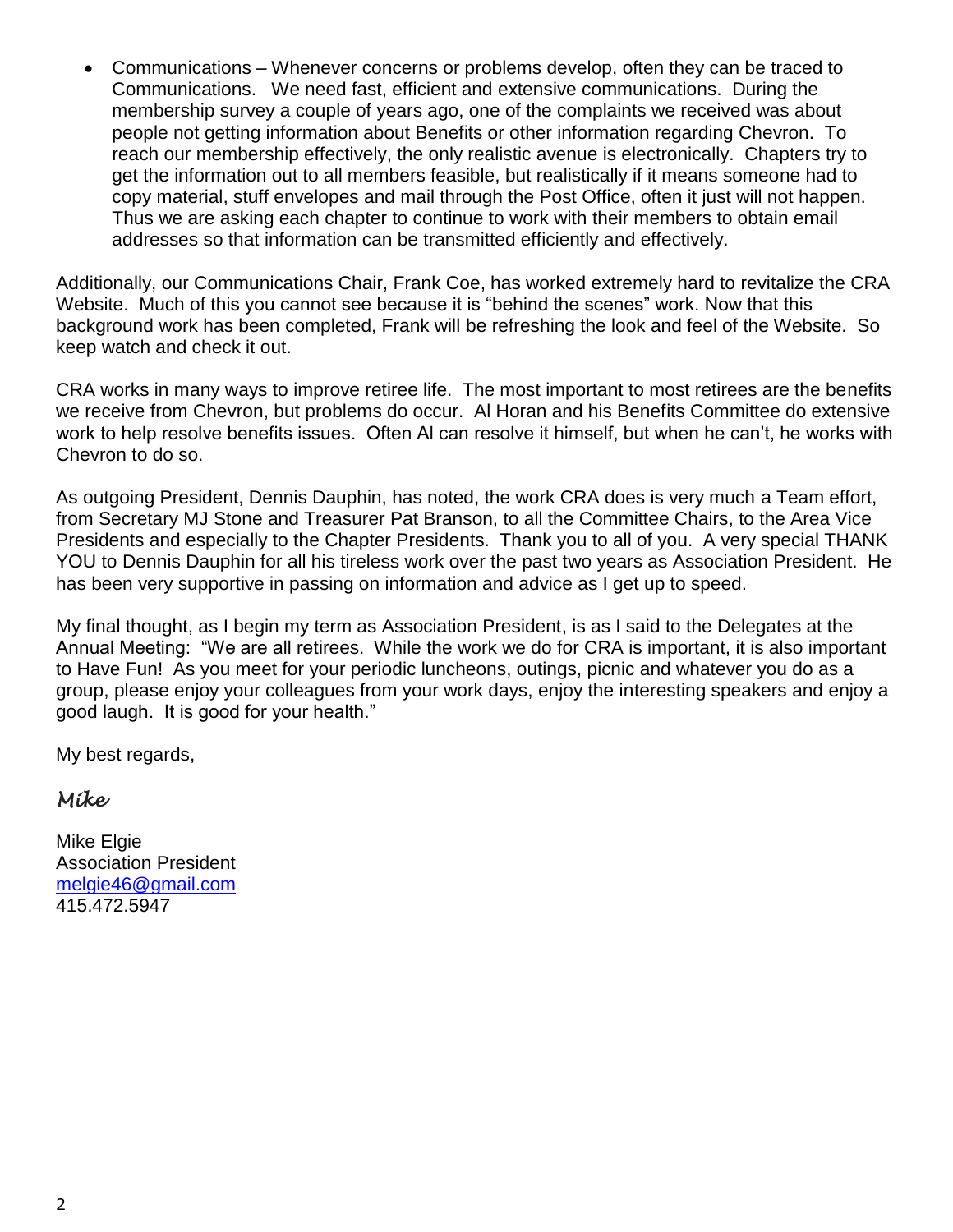# **CRA News Briefs**



Delegates sing "O Canada"

Seventy-one Directors (i.e. officers, Area VPs, committee chairs, past presidents, and chapter presidents) attended this year's CRA Annual Meeting May 17-19 in Vancouver, BC. These Directors, some wearing more than one hat, represented our 74 chapters in the US and Canada. Canada Area VP Bob Bradbury and his host committee were very hospitable.

Key highlights of that meeting are found throughout this issue.

# **2015 Public Service Award Winners**

Each year at the closing banquet of the Chevron Retirees Association (CRA) Annual Meeting, two recipients are honored with the distinguished CRA Public Service Award. The first honoree to receive the award in Vancouver, British Columbia, for the year 2015 was Kathy Henschel. It was 1975 when she began her Chevron career as a system analyst and computer programmer. She was fresh out of business school at UC Berkeley with an MBA in Operations Management.

Having worked between college and graduate school for a very small company, she specifically joined a BIG COMPANY so that she could stay for a long time and work her way around and UP – which is exactly what happened.

Subsequently, over the course of 29 years she held 18 jobs in almost every aspect of finance – across the Corporation and multiple operating companies, and also in transportation and logistics, supply chain management and project management. At her 20th anniversary "pin" luncheon, her boss at the time was reciting the history of her previous assignments and commented: "What's the matter? Can't you keep a job?"

She retired in 2004 as Finance Manager for Global Technology, reporting to then – CFO John Watson and Chief Technology Officer Don Paul. Her BEST JOB was three years in London as treasurer for North Sea operations.



**Kathy Henschel** 

Just think where an oil company could send you and you get offered three years in London? Henschel's steepest learning curve: the mathematics behind all the aspects of supply chain management optimization.

Her experience as a CRA leader is broad:

- 9 years on the board of the San Francisco Chapter, including 6 as Chapter President
- 2 years as Planning & Research Committee Chair
- Area VP Elect for Northern California/Hawaii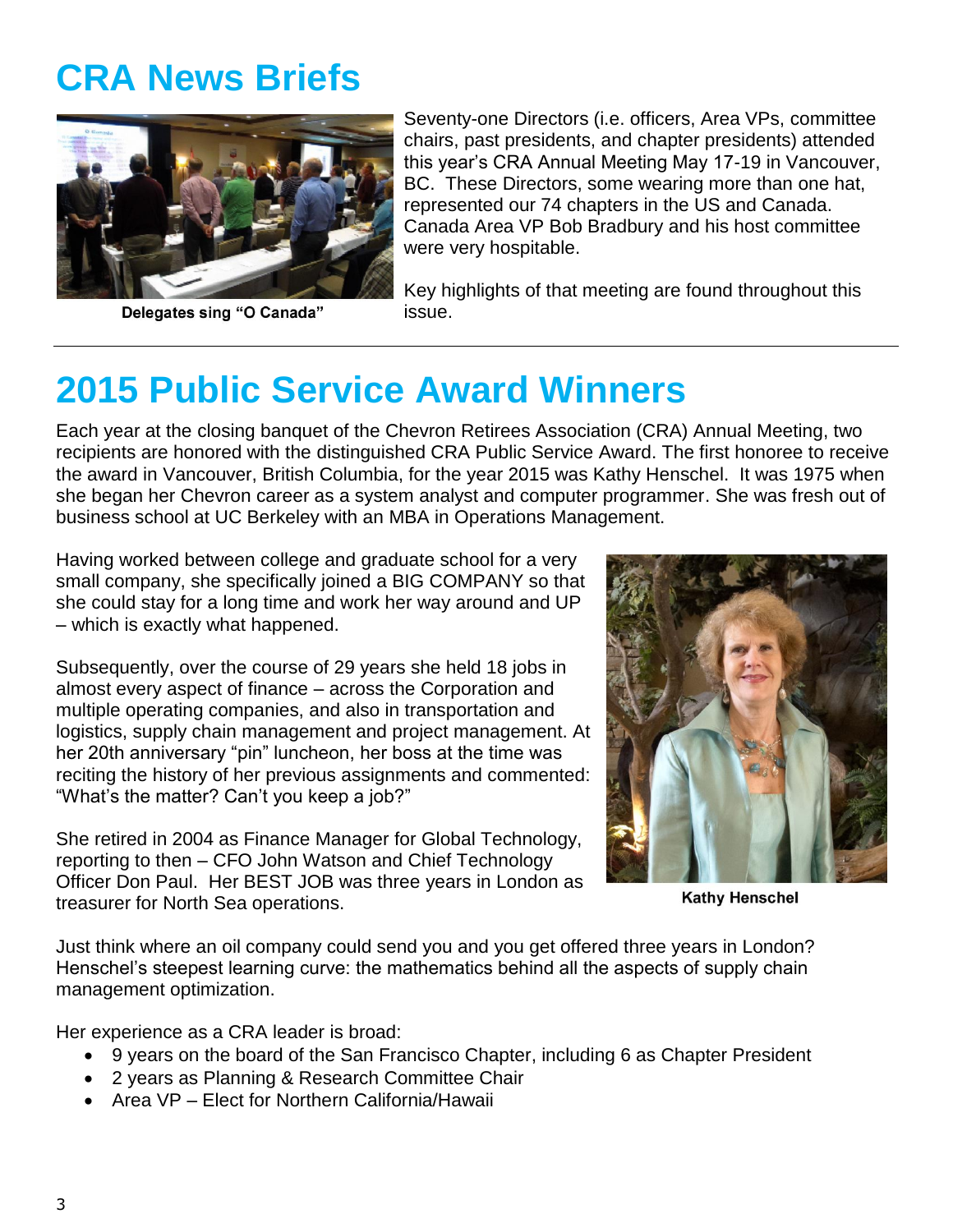Kathy has a personal vision statement:

I will invest my time, talents and resources to help ensure that the performing arts thrive for the next generation.

Consequently, Kathy is a long-time and active supporter of the performing arts in the San Francisco Bay Area. She is currently in her 11th year (and 5th year as Chair) on the board of Chanticleer, San Francisco's premier a cappella men's ensemble. And she is in her 10th year (having previously served 5 years as President) on the board of the Berkeley Symphony. The latter serves over 4,600 public elementary school students in Berkeley with a comprehensive music curriculum that helps them meet state performing arts content standards. It is honored by the League of American Orchestras as one of the top education programs in the country.

Henschel is widely recognized in the Bay Area performing arts scene as generous and committed donor and board member. She always makes full use of her Chevron Humankind matching funds.

## **Honors Galore For Louisville Chapter Volunteer**

The second Public Service Award winner is Craig Peterhansen who is a member of the Louisville Chapter. His recognition is in the same city where Craig began his nearly 30-year career with Chevron in 1982. Starting as a project engineer he proceeded to move through a variety of sales, operations and marketing positions before going into several general management assignments.

In 2002 he became Vice President of Global Lubricants Solutions. This was followed by his being named Vice President for Global Lubricant Sales. Then, in 2008, he became General Manager, Retail East. Subsequently, in his ongoing career he moved 10 times and traveled to 75 countries before retiring in 2011 and moving back to Louisville.



**Craig Peterhansen** 

Shortly after retiring, Craig became involved with Make-A-Wish-Kentucky as a volunteer wish granter. This activity involves working with children -- who have a life threatening medical condition – and their families to help in granting each child's heartfelt wish.

Craig says "This is a challenging role for families as it is often a difficult time in their lives. But, believe me, it is a great way to help give them hope strength and joy. To date our winner has been directly involved in granting the wishes for 33 children."

Because of Craig's active volunteer efforts in the community – including expanding the Board, fundraising, adding new events and growing neighborhood awareness – "he was selected 18 months ago as the Board Chair for Make-a-Wish in Kentucky." His

success in this role has led him to being recognized by the Louisville Chapter, with their "Strength Award", for his tireless efforts in transforming the non-profit's Kentucky Region. Additionally, he and Chevron were also recognized at the Big Wish Gala event in Louisville this past August.

What's more, in the past year his involvement resulted in the local Chevron employee team being involved in yet another big way. That occurred when they heard first hand from a "wish child" and Mom. That got the local CRA team energized with an effort to:

- Support the local Walk for Wishes.
- Convince Chevron to become the presenting sponsor for the event.
- Obtain significant recognition for the Company in the community and local media.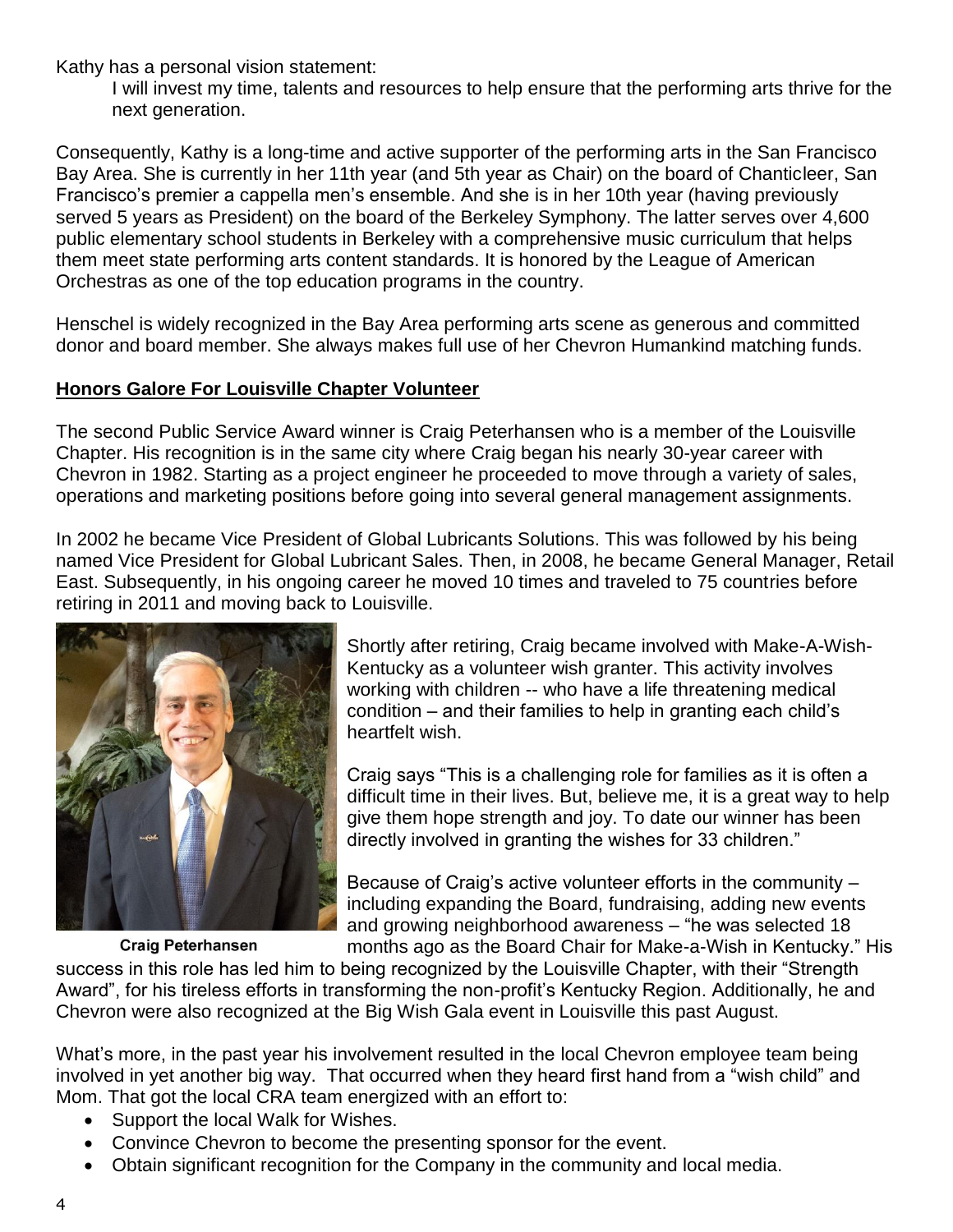# **Jerry Gwynn - Hall of Fame Car Racer**

As a 1957 senior in high school Jerry Gwynn had already realized a true passion for drag racing cars, speed and competition. His first car was a 1934 Ford pick-up that started his lifetime love affair with the world of racing. Soon, he was building not only his own racecars but also the trailers to haul them. It wasn't long, either, before his drag racing carried him many times into the winner's circle. That included the 1969 Super Eliminator NATIONAL HOT ROD ASSOCIATION WORLD CHAMPIONSHIP.

As a pioneer in drag racing, Jerry competed on high-speed tracks across the nation: Gainesville, Florida; Bowling Green, Kentucky; Indianapolis, Indiana; Pomona, California. Additionally, with his wife, Joan, and son, Darrell at his side, he won many other awards for his skills as a gifted mechanic.

It wasn't long before Jerry became the crew chief for his son, Darrell, who also began winning national events. They became such a successful competitive team that they became the first fatherson NHRA World Champions.

Subsequently, Jerry took time out from his highly successful racing career to begin a 32-year pivotal role with Chevron Corporation. His corporate business assignment was focused on serving as the construction and maintenance supervisor for ALL the company service stations in Southeast Florida.

Unfortunately, Jerry had to leave Chevron because he had a more serious family role to play. After winning 28 national events in the USA, his son Darrell had sustained a spinal cord injury in a 1990 exhibition race that ended his competitive racing career. Then, with its inception in 2002, Jerry played a significant role on the board of the Darrell Gwynn Foundation. Founded by Darrell and his wife, Lisa, that Board provides support for people living with paralysis and strives to prevent spinal cord injuries through awareness and education.

Jerry and his son continue to remain major figures in Drag Racing. For example, on March 12, 2015 Jerry joined Darrell in the International Don Garlits Drag



**Darrell and Jerry Gwynn** 

Racing Hall of Fame located in Ocala, Florida. They are the first father-son honorees.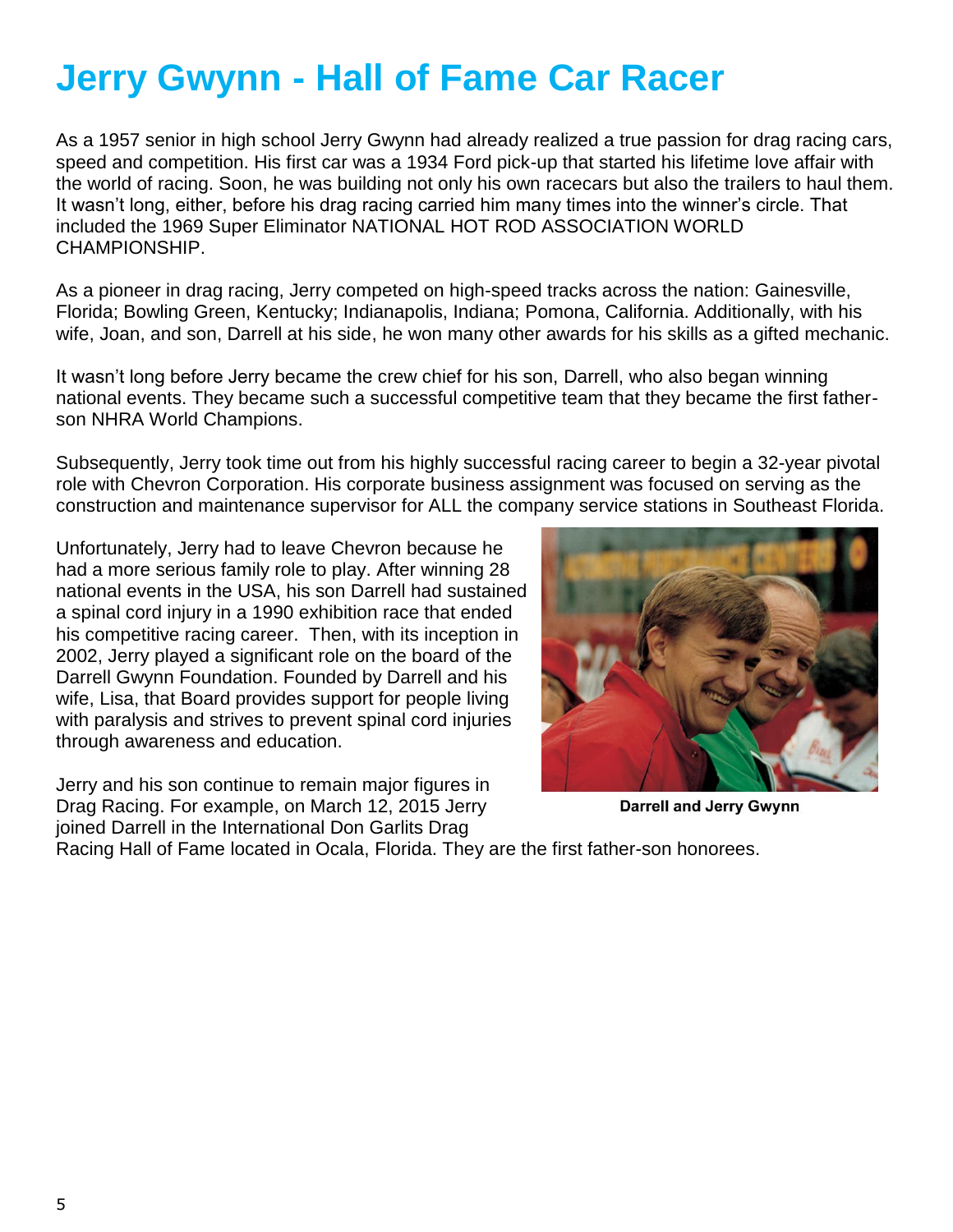# **Live To Be 100**

Delegates to the recent CRA Annual Meeting in Vancouver, British Columbia were again treated to the wit and wisdom of UnitedHealthcare's Dr. Dave Wiechers, MD. A video of the complete 47-minute talk is available on the CRA website.

Dr. Wiechers cited numerous studies of centenarians, summarizing with six key points:

- Get chronic disease, including depression and cardiovascular/diabetic risk factors, under control. Take your medicine!
- Diet: reducing calories by 20%, plant based, antiinflammatory foods, anti-oxidants through wine and others
- Physical Exercise: aerobic (walking) and strength training by building your life style around activity where more is better
- Cognitive Exercise: continuous learning and games
- Sleep: about 8 hours
- Down time: prayer, meditation, stress management, nap

The Encore staff has brief stories on three Chevron retiree centenarians.

## **Salvador Martinez**

Our first featured centenarian is Salvador B. Martinez of El Paso, Texas, who turned 100 on April 4, 2015.

He began his company career as a laborer in the Standard Oil Refinery and then worked his way up to become the storehouse keeper. A daughter emphasizes that "He was the first Hispanic to work at The Standard Oil plant in El Paso. He was a hard worker and wisely quit smoking at age 30."

Subsequently, after 34 years of service, he retired from Chevron on February 1st, 1975. Until recently he was a dues paying member of the CRA's El Paso Retiree organization.

On April 11, 2015 a grand party of 200 people – family and friends – celebrated Martinez's 100 years in a church hall in El Paso. The turnout was large because Martinez has been the Patriarch of an exceptionally large family, including the following:

- 6 children
- 24 grandchildren
- 64 great grandchildren
- 23 great, great grandchildren
- 117 TOTAL descendants.

Among his survivors are four daughters and one son. His wife passed away about 20 years ago while his grandfather lived to the age of 102.

**Salvador Martinez** 



Dr. Dave Wiechers. MD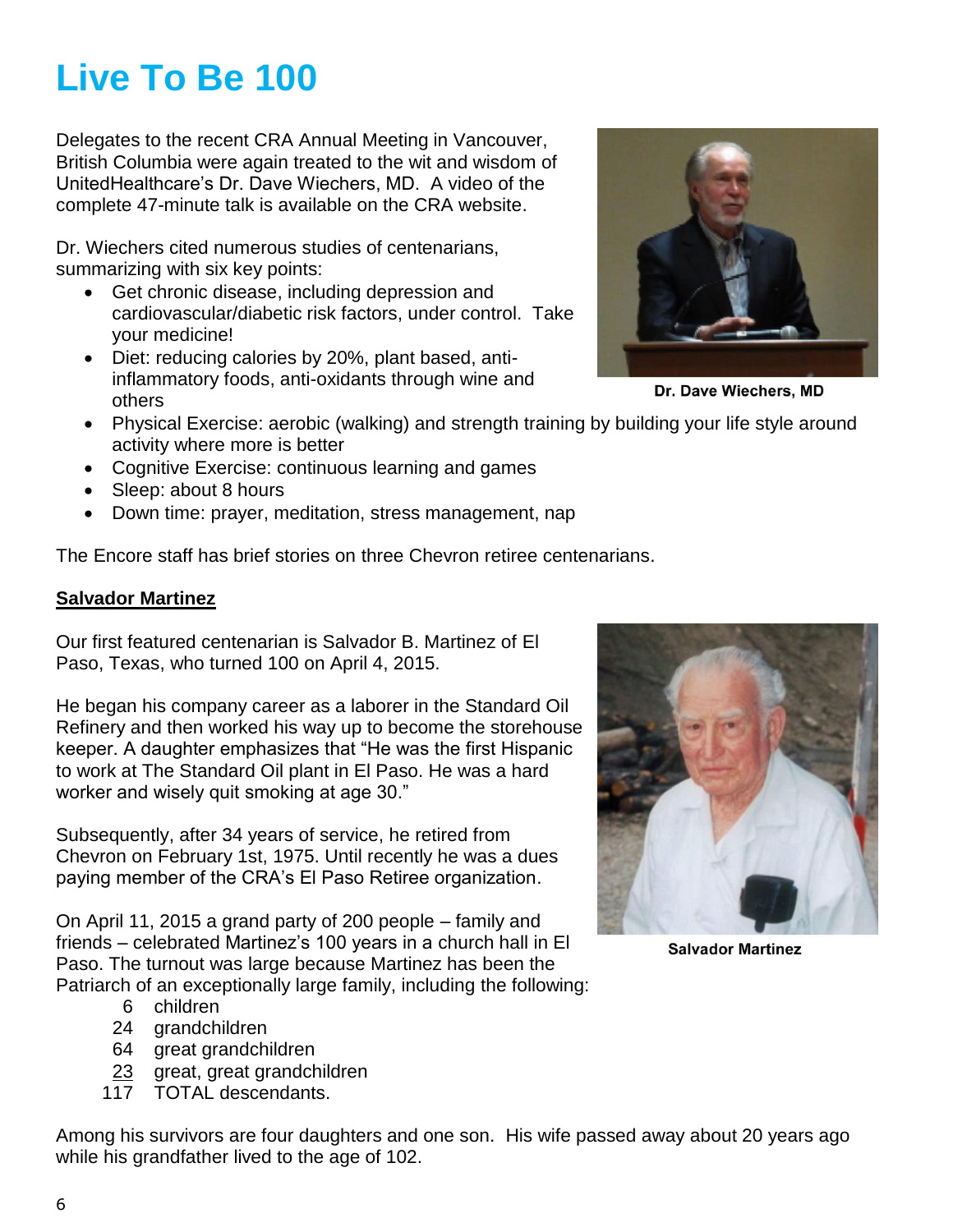## **Woodrow "Toad" Wilson (excerpted from a family history by Paula S. Wilson)**



**Toad Wilson** 

No one in his family can remember where Woodrow "Toad" Wilson's nickname came from. He says he can remember, as a small child, coming into the house and hearing someone say, "You're all covered with mud and look just like a toad!" Maybe that was it, his nickname was "Toad" and it stuck with him ever since.

Toad was born in 1914 in Mt. Vernon, Texas, but his earliest memories are from living in a dugout in the West Texas town of Seagraves. That dugout and a two-room house addition were home to Toad, his parents and two older siblings.

During the Depression, Toad and his older brother joined the CCC, eventually ending up in El Paso.

While in El Paso, Toad took night classes and was hired by Standard Oil of El Paso as a welder. Forty-one years later, he

retired as Superintendent of Maintenance. For some time, he also taught welding in night classes. Although he wanted to enlist during WW II, he was told that working in the refinery was more important for the nation.

Toad still lives in the retirement home he built in New Mexico. For his 90<sup>th</sup> birthday, the family got him a self-propelled lawnmower that he continues to use. For his 93rd birthday he received a computer and learned to use it.

Upon his 100<sup>th</sup> birthday, Toad advised young people "Never drink or smoke. Stay young. Keep busy with something you like."

## **Clay McElroy**

In April, former CRA President Clay McElroy was named an "Unsung Hero" in his now hometown of New Braunfels, Texas. He is one of a group that was honored on April 15 by a large local gathering in the city's Seekatz Opera House. In return, Clay responded, "I am humbled and honored to be recognized by the "Herald-Zeitung" newspaper."

His good friend Bart Bartholomew -- the former county treasurer -- says, "He gives to everything in town. You'll see him for the library, the Circle Arts Theatre -- he's invested in the entire community." He continued, "Clay is a big giver. He's into every community thing you can find. Everybody he's in contact with he's showing what a positive impact you can make in the community at an advanced age."



**Clay McElroy** (New Braunfels Herald-Zeitung)

In return McElroy says, "I'm not only surprised but I feel honored. It's the people I've met who have given me this joy and recognition. I would say that any unsung heroes in my case would be the people that I have met in New Braunfels."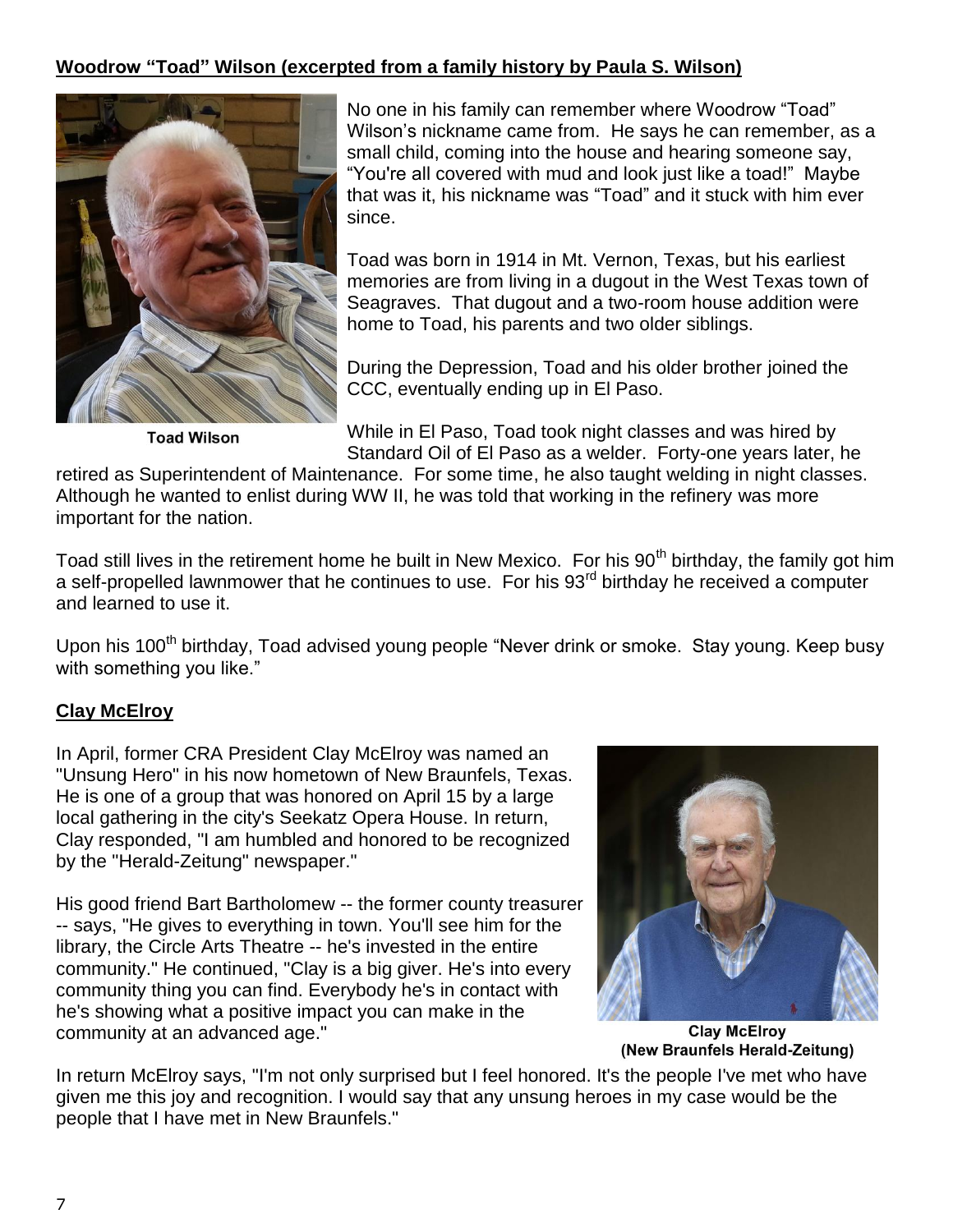Clay came to this town in 2005 at the age of 92 after Hurricane Katrina wiped out his home in Pascagoula, Mississippi. "Like a lot of other refugees here I stayed." He continues "My son lived in New Braunfels at the time the hurricane touched down -- so I came and stayed with my son. "The hurricane wiped me out completely so I stayed for 22 days. During those 22 days I just met some wonderful people.

"I gave a little money to the community such as contributions to the gallery and a scholarship to help young kids learn to paint. And I started two scholarships for the Catholic Daughters, which is a ministry of the Catholic Church here -- Saints Peter and Paul."

Clay adds: "I know it is self serving but there aren't many other 102-year-old retirees still standing."

# **Benefits Corner** *By Al Horan, Chair, CRA Benefits Committee*

I would like to begin by sharing with you highlights from the Benefits Committee presentation made to the Delegates who attended the Annual Meeting. Then, I would like to provide highlights of a presentation that was made by Dr. David Wiechers of United Healthcare to the Delegates. Finally, I would like to update you on medical statistics effecting senior citizens and also share with you a revolutionary medical procedure that can change blood testing.



advocate for CRA members with Chevron; and (c) being proactive by educating

and informing members about benefits and related topics. We employ various communication techniques to get the word out – this column, email messages that are sent to Chapters for dissemination to their members, Chapter presentations, the Annual CRA Meeting, booklets, brochures, the CRA website, etc.

Probably one of the most important roles we play is assisting members with problems. These issues can take the form of an easy question or a complex issue. The inquiries primarily deal with medical coverage. However, sometimes surviving spouses and children reach out for help following the death of the retiree. It's unfortunate, but not all retirees are open to sharing with their loved ones and caregivers their final wishes as well as information about death benefits and continuing benefits coverage for their surviving spouses. Just the other day, I was contacted by the daughter of a recently deceased retiree about any possible benefits for her mother. Unfortunately, neither the daughter nor mother were aware that there was a Chevron Life Insurance benefit and continuing Chevron Medical Plan coverage for the Mom. I cannot emphasize how important it is for each of us to look out for our loved ones by educating them about financial and estate matters that will affect the survivors. As part of the education process we should be sure that our wills, beneficiary designations and similar documents reflect our final wishes.



Al Horan, Benefits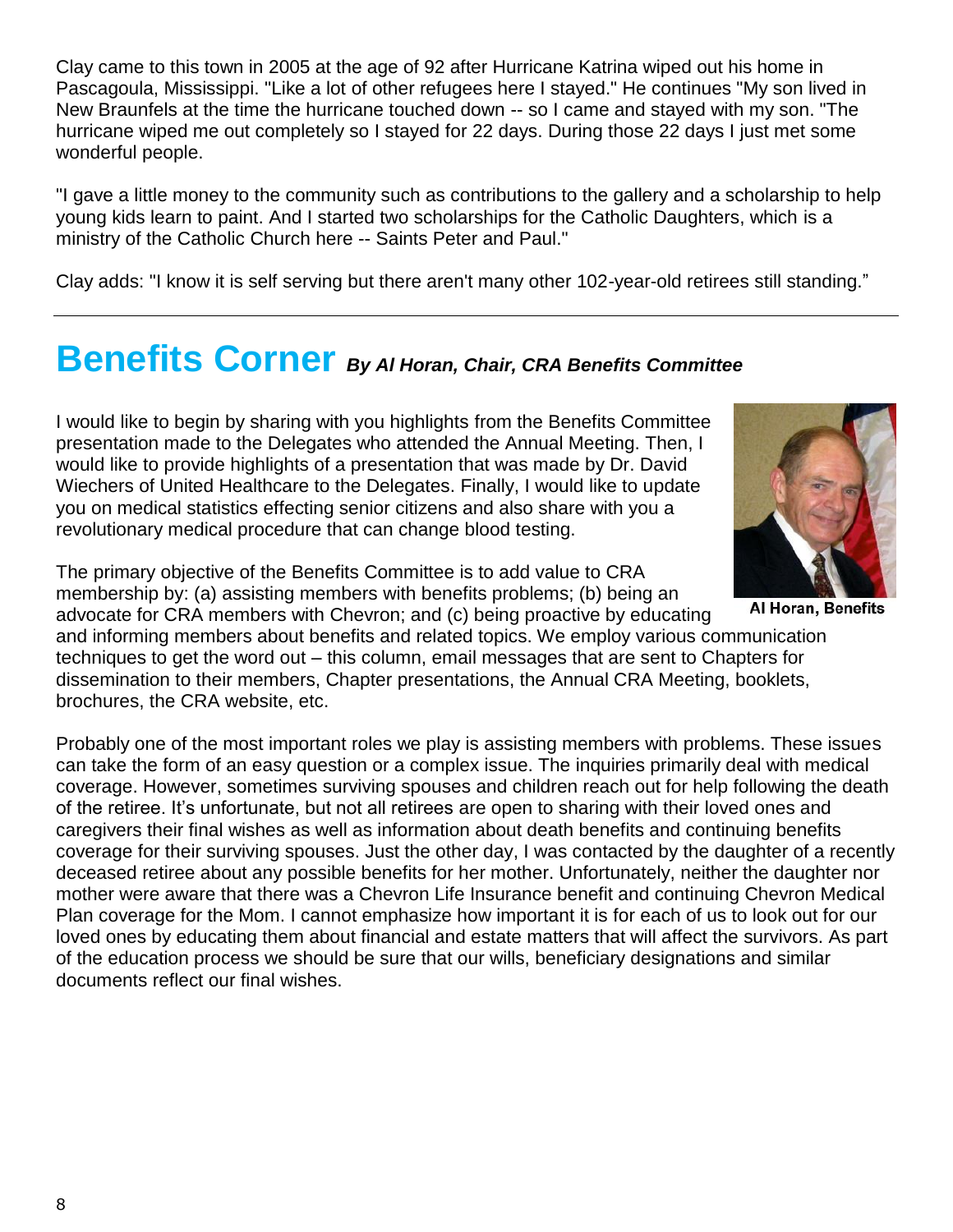In addition to the above, I also: (a) reviewed participation levels in the Chevron and CRA benefits plans; (b) provided updates on the acceptance of the Verizon Wireless Discount and the HIA Discount Hearing Aid Program; and (c) future endeavors by the Committee. The participation levels in the various benefits plans are good, with the exception of the CRA Auto & Home Insurance Program with MetLife. The low participation in the Auto & Home Insurance Program is mainly caused by underwriting limitations on homeowners insurance in many of the areas where our members live. The Verizon Wireless Discount was fully embraced by more than 250 of our members. If you haven't already taken advantage of the discount you should look into it. (To apply for the discount please visit the Chevron Recreation website, *chevrec.mybigcommerce.com*, and click on "Cell Phones" which is located under "Corporate Purchase Programs.") Likewise, the Discount Hearing Aid Program is receiving a fair amount of interest by our members. As part of our future endeavors we will be: (a) working with Chevron on offering other discounts; (b) issuing a supplement to the survivor's guide; and (c) issuing a compendium which will contain information about CRA's products and services. Finally, we looked at a more comprehensive Vision Care Program to supplement Chevron's Basic Vision Coverage. However, at this time, the level of benefits offered and the cost of the coverage were not favorable.

Next, I would like to turn to Dr. Wiechers' presentation – "Eat, Pray, Exercise – Live to be 100 or Die Trying." One of the largest growing groups is centenarians who comprise 100,000 individuals in the United States. What are the key factors to attaining longevity? Based on interviews with centenarians, they attribute their longevity to: (a) staying close to friends and family; (b) physical activity such as walking, strengthening exercises, etc.; (c) diet and food intake; (d) rest and sleep; and (e) having a purpose in life. By being connected with family and friends we help fulfill the basic human need for social contact which helps avoid depression. (As you will see from the statistics below, depression is a "killer.") Physical activity is quite important since it helps with maintaining our ability to remain mobile plus the endorphins that are released during exercise are beneficial to our psyches. The longest-lived people eat mostly a plant-based diet and they typically cut their caloric intake by 20% less is more. It's important that we find time each day to meditate, nap or pray plus get 8 hours sleep each night. Finally, we should have a purpose for rising each day. We should get connected with our families, friends and communities by reaching out and helping. There are plenty of organizations, like CRA, that would gladly welcome a helping hand. Remember that there are many activities that can be performed from your home – you do not need to travel. We have posted Dr. Wiechers' full presentation on the CRA website, [www.chevronretirees.com.](http://www.chevronretirees.com/) So be sure to check it out.

I was shocked to learn from a USA Today article that 2.5 million senior citizens are struggling with alcohol and prescription drug problems. Further, between 6% and 10% of elderly hospital admissions are for alcohol and drug problems that cost Medicare more than \$230 million annually. Surprisingly, the frequency of hospital admissions for substance abuse is roughly equivalent to admissions for heart attacks. The leading causes of substance abuse are feeling isolated, depressed, bored, experiencing chronic pain, and misusing prescription medications. Drug addiction is becoming prevalent because the number of seniors on prescription medications has tripled. In the case of alcohol abuse, the problem can stem from a change in an individual's metabolism. As we age, our metabolism changes. Finally, up to 50% of seniors in assisted living and skilled nursing facilities have a substance abuse problem.

In our fast paced society, we have grown to experience many changes in our lives. These changes can include retiring from work before we are prepared. Being prepared not only includes financial security but it also includes being prepared psychologically. Between 40% and 50% of people retire before they intended to. Since a lot of people feel that their identities are tied up in titles and careers they have difficulty transitioning to retired life. The key to successful retirement is to have clear goals. As Dr. Wiechers points out, one of the major factors for longevity is to have a purpose in life. If we are not already connected, we should reach out and offer help to our families, friends and communities.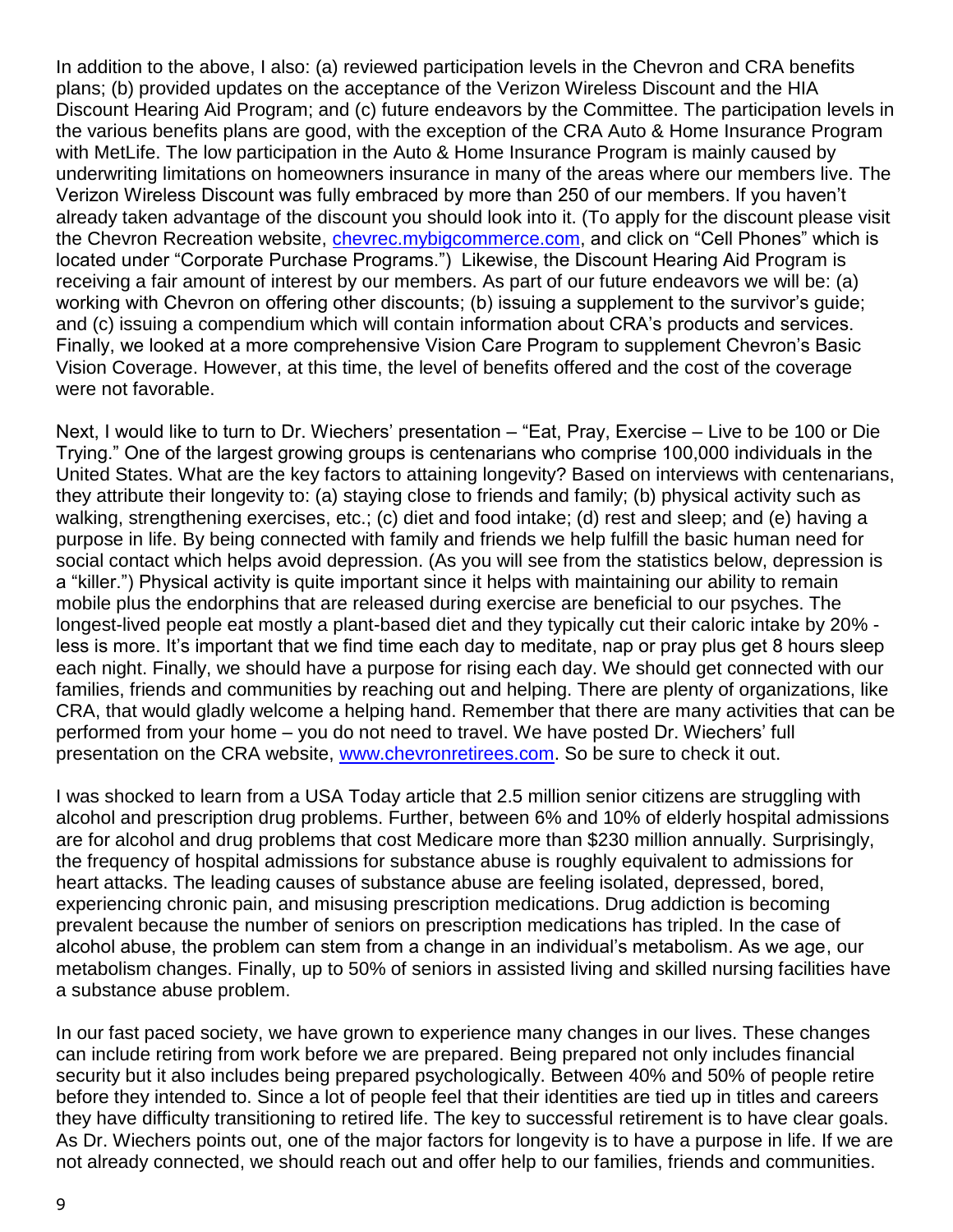Lastly, I recently came across a newspaper article that reported on a relatively new method for testing blood that can revolutionize the medical field. Elizabeth Holmes, a young entrepreneur, developed a way of quickly diagnosing a few drops of blood from a minimal draw at a mere fraction of normal commercial prices. Unlike the usual requirement of drawing three or four vials of blood for testing by diagnostic labs like Quest Diagnostics or Lab Corp., the company founded by Holmes, Theranos, only requires a pinprick of blood for most tests. From this minimal amount of blood, they use proprietary hardware and software to produce lab results. Their cost for a CBC is approximately \$5 while Medicare's national allowance is approximately \$25. Obviously, the cost savings are potentially dramatic. Theranos claims that the savings to Medicare and Medicaid could be as much as \$20 billion annually. Theranos is in the process of opening Wellness Centers in Walgreens stores in Palo Alto and Phoenix. The plan is to expand to the 8,200 Walgreens nationwide. The changes introduced have the potential to revolutionize one aspect of medical care. However, we'll need to stay tuned to see if they can stand the test of time and the intensive scrutiny they will probably experience from the medical profession. Be sure to check with your health plan administrator to understand your coverage level for this service prior to seeking care.

If you have any questions please let me know. I also welcome your feedback.

Al Horan, Benefits Chair: Phone: 972-964-1787 Email: [awhoran@verizon.net](mailto:awhoran@verizon.net)

Walt Roessing **Frank Coe** [wlroessing@cs.com](mailto:wlroessing@cs.com) [fcoe@usa.net](mailto:fcoe@usa.net) 619.697.9702 281.565.9813

ENCORE EDITOR: COMMUNICATIONS CHAIR:

The Chevron Retirees Association is not a subsidiary of Chevron Corporation but an independent organization of retired employees of Chevron or its predecessor companies.

© 2015 Chevron Retirees Association. All Rights Reserved.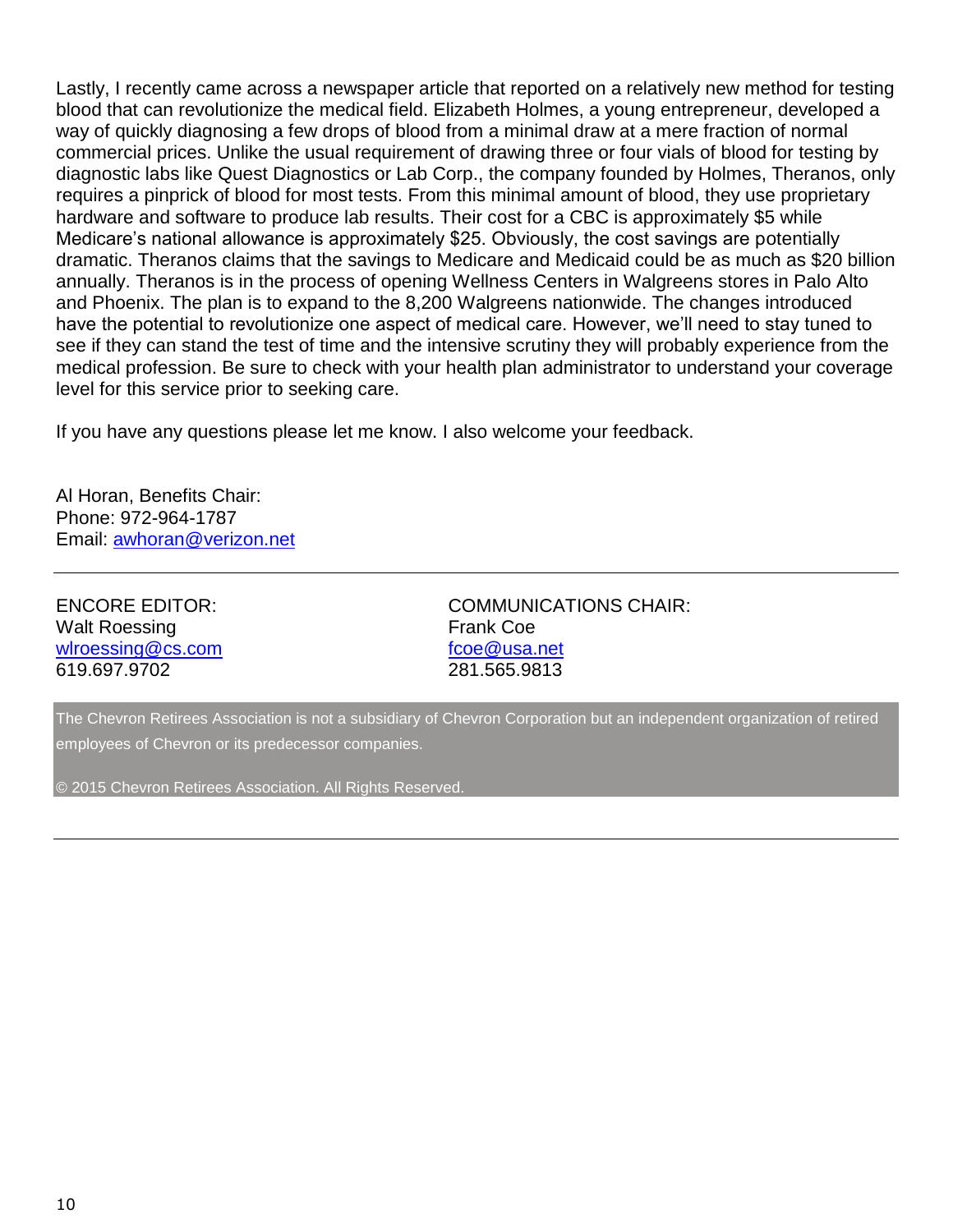## Encore In Memoriam: **January-March 2015**

*As reported by Chevron during this period*

#### **Amoseas**

(No deaths reported)

### **Caltex**

Barry, Ralph David., Ret. 1992 Bethune, James Allen., Ret. 1998 Dunning, William C., Ret. 1993 Kar, Horace H., Ret. 1982 Kelkar, Gurunandan, Ret. 1988

#### **Chevron**

Aafedt, R A., Ret. 1992 Aiken, Jay A., Ret. 1991 Aja, Domingo J., Ret. 1991 Anderson, Robert W., Ret. 1986 Balland, Peter J., Ret. 1983 Barrett, Mildred R., Ret. 1972 Batty, M M., Ret. 1986 Bennett, Ira L., Ret. 1992 Bennett, James R., Ret. 1982 Benolkin, L J., Ret. 1990 Bisang, Cullen J., Ret. 1984 Blackburn, Robert G., Ret. 1981 Bogenrief, W R., Ret. 1981 Brown, Douglas H., Ret. 1990 Brown, Robert D., Ret. 1996 Brown, Roger A., Ret. 1996 Bruns, Harland T., Ret. 1980 Bueno, Arthur J., Ret. 1994 Calhoon, Bobby G., Ret. 1993 Carroll, William F., Ret. 1977 Cassanova, W E., Ret. 1986 Ceballos, Stephen A., Ret. 2004 Coburn, Alfred C., Ret. 1984 Coker, Kenneth L., Ret. 1986 Cordell, Roy L., Ret. 1991 Craig, William S., Ret. 1984 Croft, David C., Ret. 1995 Croley, Charles E., Ret. 1997 Dahlstrom, Clinton D A., Ret. 1990 Darby, Gary E., Ret. 1996 Davis, Gerald W., Ret. 1992 Delavallade, Sterling A., Ret. 2013 Delco, Archie W., Ret. 1986 Dowd, Roy B., Ret. 1977 Draeger, Wilbur M., Ret. 1985 Dreger, Patti S., Ret. 1998 Drumheller, W E., Ret. 1982 Dugan, W M., Ret. 1990 Dunn, Bobby W., Ret. 1995 Easley, Thomas E., Ret. 1986 Engel, Hal V., Ret. 2003 Erskine, Lynne K., Ret. 1994 Eshelman, Kenneth J., Ret. 1999 Federine, Earl C., Ret. 1985 Freyler, T T., Ret. 1991 Gabel, Helen L., Ret. 1997 Gallaher, H S., Ret. 1981 Gamblin, Thurman, Ret. 2004 Gofas, Yota, Ret. 1985 Gregory, Rex L., Ret. 1995 Griffith, Robert C., Ret. 1985 Guidry, Clyde J., Ret. 1978 Hairston, Charles R., Ret. 2006 Hall, Lynn, Ret. 1986 Hekel, K A., Ret. 1994

Henderson, P D., Ret. 1983 Henegar, Marion C., Ret. 1982 Henry, J E., Ret. 1986 Hicks, Robert C., Ret. 1985 Hill, Roger W., Ret. 1983 Hill, William E., Ret. 1992 Hollingsworth, Keython J., Ret. 1993 Holme, Sanfred, Ret. 1988 House, Jon C., Ret. 1992 Hudin, Betty G., Ret. 1984 Kieffer, Robert C., Ret. 1986 Kimbell, Jack H., Ret. 1998 Kono, Victor T., Ret. 1992 Krumbeck, John W., Ret. 1992 Kubik, Donald A., Ret. 1992 Kuehler, Christopher W., Ret. 2014 Kutac, Nick J., Ret. 1981 Lambert, Nancy E., Ret. 2006 Lane, K L., Ret. 1992 Lawrence, Noles A., Ret. 1997 Layne, Bud M., Ret. 1986 Lemire, Amelia R., Ret. 2000 Lentz, John T., Ret. 1997 Lindquist, Robert H., Ret. 1986 Linton, A L., Ret. 1995 Lott, David E., Ret. 1992 Lott, Lynn H., Ret. 1997 Love, Beverly A., Ret. 2000 Love, Jack A., Ret. 1979 Loveall, David A., Ret. 2005 Luna, Richard L., Ret. 1997 Lutton, Robert, Ret. 1986 Manning, Charles W., Ret. 2008 Marshall, Donald L., Ret. 1996 Martin, Wayne S., Ret. 1986 McBride, J W., Ret. 1986 McCoy, Charles S., Ret. 1986 McCubrey, Robert C., Ret. 1986 McDonald, Donald F., Ret. 1972 McDonald, J L., Ret. 1989 McFadden, J H., Ret. 1984 McGarter, George H., Ret. 2004 McGinn, William J., Ret. 1997 McLemore, J H., Ret. 1985 McManus, Archie L., Ret. 1985 Means, M M., Ret. 1983 Meek, Milton J., Ret. 1977 Milton, Issiah, Ret. 1999 Moore, G T., Ret. 1992 Mootz, W O., Ret. 1983 Moran, Johnny G., Ret. 1996 Mullen, G S., Ret. 1985 Murphree, Kenneth C., Ret. 1994 Myslinski, Edward P., Ret. 1982 Neagle, Harold L., Ret. 1991 Nelson, Hubby E., Ret. 1996 Noble, Donald T., Ret. 2001 Ochoa, Johanna F., Ret. 2007 Oswald, Desmond H., Ret. 1986 Otteson, Gerard B., Ret. 1992 Ourique, Joe N., Ret. 1984 Painter, Louis J., Ret. 1986 Parent, Sidney R., Ret. 1986 Patterson, Patsy R., Ret. 1992 Pittner, Laura E., Ret. 2005 Posepanko, J, Ret. 1985

Price, Margie M., Ret. 2010 Price, Roberta, Ret. 1997 Pruett, Donald E., Ret. 1985 Quam, Donald H., Ret. 1987 Ransom, Hazel J., Ret. 1994 Rebouche, Nolan P., Ret. 1986 Reynolds, E K., Ret. 1990 Ritter, H L., Ret. 1990 Roberts, Richard H., Ret. 1985 Rosales, Nancy A., Ret. 1996 Rossi, William J., Ret. 1990 Sagaser, J R., Ret. 1985 Sams, Willard J., Ret. 1992 Santo Domingo, Horace M., Ret. 1992 Savant, A J., Ret. 1988 Saxton, James D., Ret. 1988 Schultz, Margaret M., Ret. 1982 Scott, Bruce, Ret. 1991 Shreve, Earl W., Ret. 1977 Simpson, Kenneth G., Ret. 1984 Smith, Allan L., Ret. 2006 Smith, Charles S., Ret. 1972 Smith, Esther M., Ret. 1986 Smith, L A., Ret. 1981 Smith, T G., Ret. 1987 Sullivan, Vernon B., Ret. 1989 Sumandal, Ronald E., Ret. 1997 Sumrow, A M., Ret. 1996 Swiatkowski, L M., Ret. 1985 Tatsuno, James M., Ret. 1988 Thames, Pauline W., Ret. 1971 Turlington, C C., Ret. 1986 Turner, Norman A., Ret. 1983 Tveitmoe, Neale E., Ret. 1982 Van Arnum, K J., Ret. 1982 Vasak, O R., Ret. 1984 Wall, Patricia A., Ret. 1985 Whitney, William E., Ret. 1984 Wideman, Walter D., Ret. 1991 Williams, Herbert K., Ret. 1963 Yelverton, Mark C., Ret. 1998

### **Getty**

Adams, Sidney, Ret. 1993 Amato, Catherine M., Ret. 1982 Baldwin, Norvan, Ret. 1993 Benson, Julian, Ret. 1966 Bosche, Peter C., Ret. 1981 Buehler, Theodore F., Ret. 1985 Cason, Charles R., Ret. 1985 Danforth, Lee C., Ret. 1992 Dennis, Betty S., Ret. 1994 Fritze, Betty L., Ret. 1983 Gundelfinger, Paul D., Ret. 1985 Hearron, James L., Ret. 1985 Holcombe, Calvin R., Ret. 1986 Horton, Thurman L., Ret. 2003 Hughes, Geraldyne R., Ret. 1992 Ikari, Maxie A., Ret. 1990 Jackson, Charles S., Ret. 1985 Johnson, Melvin J., Ret. 1992 King, Merne, Ret. 1986 Kroeschen, Raymond H., Ret. 1980 Lomax, Stanley R., Ret. 1996 MacFadden, David E., Ret. 1986 McCormick, James F., Ret. 1956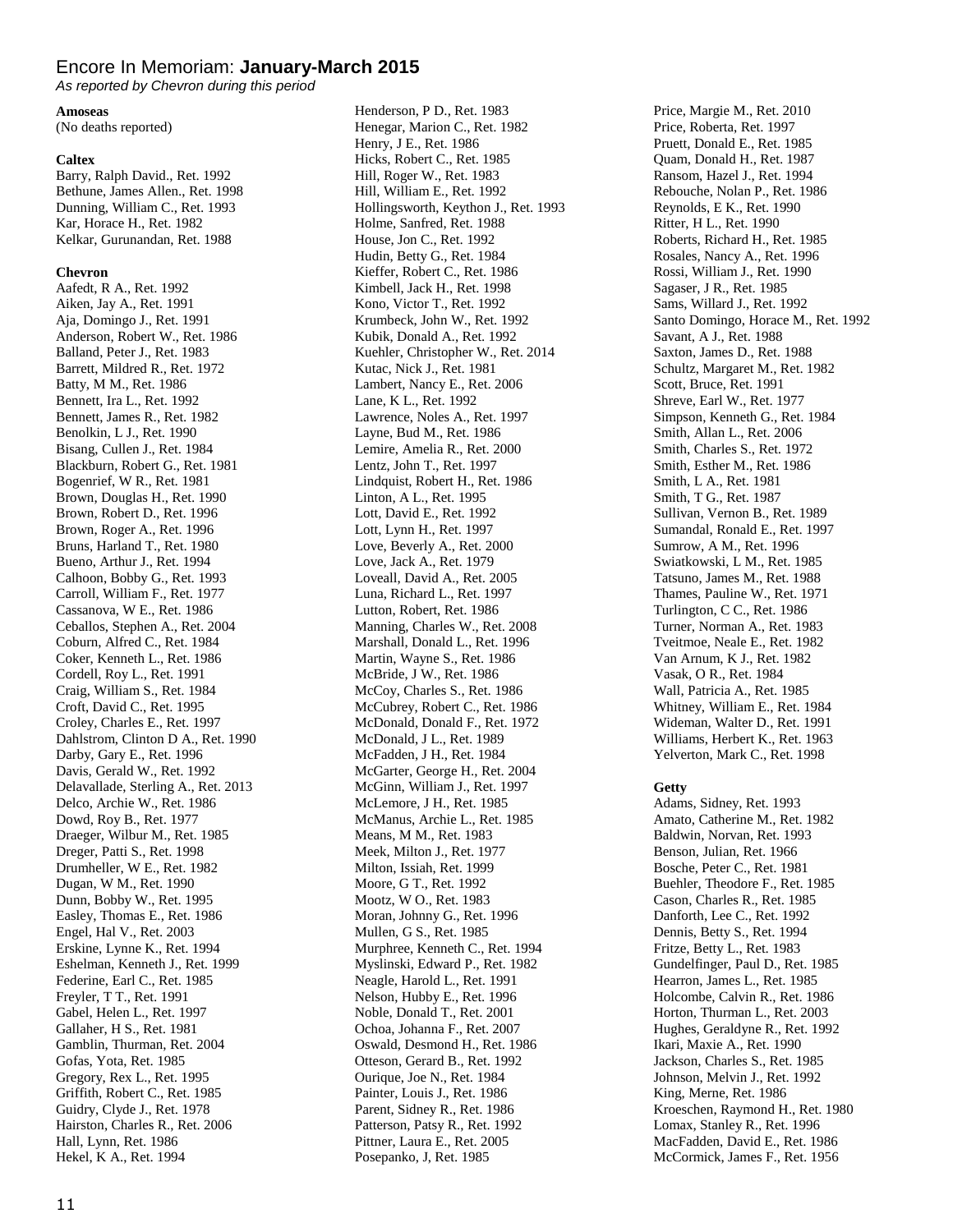Mills, Glen E., Ret. 1986 Nissen, Anne M., Ret. 1984 Phillips, Roy C., Ret. 1984 Punwani, Gulab M., Ret. 1986 Reeves, Elvis L., Ret. 2000 Roodhouse, John, Ret. 1984 Roy, Clayton C., Ret. 1994 Rutledge, Richard, Ret. 1988 Sanders, Gloria A., Ret. 1986 Sickels, Donald W., Ret. 1983 Sill, James J., Ret. 1980 Slevkoff, Paul J., Ret. 1992 Sparks, J W., Ret. 1985 Stevens, William D., Ret. 1994 Straub, Norma J., Ret. 1995 Struebing, Robert V., Ret. 1984 Thomas, Walter F., Ret. 1994 Villanueva, Louis F., Ret. 1985 Ward, Gary, Ret. 1999 Warren, Robert M., Ret. 1981 Woods, Norman F., Ret. 1991 Yowell, Jolene M., Ret. 2002 Zuzick, Edward J., Ret. 1985

### **Gulf**

Adamson, Robert B., Ret. 1983 Alexander, Jack B., Ret. 1976 Ament, Herbert C., Ret. 1983 Bailey, John E., Ret. 1992 Bass, Henry E., Ret. 1978 Beck, Carl B., Ret. 1986 Bowles, Jerry A., Ret. 1992 Bryant, William E., Ret. 1997 Byers, Oliver E., Ret. 1986 Clark, Betty J., Ret. 2015 Clark, Vernon A., Ret. 1985 Collins, Earnest, Ret. 1982 Comperatore, Linda K., Ret. 1992 Daly, Joseph F., Ret. 1982 David, Jesse J., Ret. 2000 Denton, Kenneth B., Ret. 1983 Elkins, Doris R., Ret. 1983 Ellis, Cleveland, Ret. 1992 Ellis, Michael, Ret. 1979 Fajardo, Neva J., Ret. 1981 Fisher, Bobby L., Ret. 2011 Ford, Pearline R., Ret. 2002 Forte, A M., Ret. 1975 Fuller, James A., Ret. 1992 Goebel, James D., Ret. 1995 Goedeke, Eldon F., Ret. 1989 Grabosky, Freda, Ret. 1976 Griswold, Clark B., Ret. 1986 Gunter, Ronald J., Ret. 1994 Hammond, Lawrence J., Ret. 1986 Hawkins, Kenneth L., Ret. 1994 Hawkins, Rex L., Ret. 1983 Heffner, Elam J., Ret. 1983 Huffman, Gene A., Ret. 1985 Hunter, Lawrence D., Ret. 1994 Ingle, Donald C., Ret. 1983 Jackson, Barry M., Ret. 1989 Johnson, George E., Ret. 1977 Kelley, Donald P., Ret. 1994 Kennedy, Madine T., Ret. 1981 Kirkpatrick, William E., Ret. 1981 Krieger, William F., Ret. 2001 Lage, Richard W., Ret. 1980 Laite, Johanna B., Ret. 1992

Lasserre, Joseph E., Ret. 1986 Logue, John F., Ret. 1983 Luquette, Robert A., Ret. 1985 Maness, Clyde T., Ret. 1986 Markkanen, Margaret A., Ret. 1983 Martin, James D., Ret. 1980 Martinez, Gilbert, Ret. 1984 Matthews, Cecil E., Ret. 1977 Maxwell, Virgil D., Ret. 1996 Melton, James R., Ret. 2000 Morris, George E., Ret. 1984 Murrell, William E., Ret. 1978 Nemes, Janet N., Ret. 1985 Nowak, Chester E., Ret. 1983 Owen, Samuel E., Ret. 1981 Parsons, Marion B., Ret. 1981 Peery, Marion T., Ret. 1978 Pittari, Margaret C., Ret. 1985 Plock, Lowell B., Ret. 1983 Pollock, Victoria F., Ret. 1982 Remington, Lester L., Ret. 2005 Richardson, Anna G., Ret. 1978 Roddy, Carl C., Ret. 1979 Roddy, Marie E., Ret. 1999 Russell, Brenda B., Ret. 1986 Sanders, Douglas M., Ret. 1995 Saulsbury, Elmer L., Ret. 1986 Scheffler, Edward F., Ret. 1971 Seshadri, Kalkunte S., Ret. 1983 Sharlan, Donald J., Ret. 1983 Sheehan, Dominick M., Ret. 1986 Shippee, Paul W., Ret. 1977 Shirley, Jack, Ret. 1994 Sikes, Andrew L., Ret. 1983 Skiba, Francis F., Ret. 1978 Smith, Donald C., Ret. 1983 Smith, Donald E., Ret. 1995 Smith, Hardy B., Ret. 1961 Soileau, Charles B., Ret. 1992 Somerville, John H., Ret. 1985 Starosta, John, Ret. 1981 Steverson, Warren A., Ret. 1986 Strong, Luella C., Ret. 1985 Thompson, Alfred S., Ret. 1978 Thornton, Jack E., Ret. 1989 Tullis, Dent L., Ret. 1983 Urban, Carl H., Ret. 1972 Vetrone, Edward J., Ret. 1981 Villella, Thomas J., Ret. 1982 Vogel, Edward E., Ret. 1986 Vogel, Richard A., Ret. 1985 Wasson, Odis E., Ret. 1979 Weems, Walter D., Ret. 1986 Wiese, Lincoln R., Ret. 1983 Williams, L V., Ret. 1985 Wilson, John R., Ret. 1983 Wilson, Sheldon R., Ret. 1994 Wright, Billy G., Ret. 1989

### **MolyCorp**

Ortiz, Marcos, Ret. 2002

## **Plexco**

(No deaths reported)

### **Tenneco**

Wheaton, Roger D., Ret. 1998

**Texaco**

Aaron, Thelma G., Ret. 1991 Anzarut, Norman I., Ret. 1996 Arriola, Manuel R., Ret. 1986 Azzam, Issam A., Ret. 1999 Barone, Joseph, Ret. 1986 Barrett, June E., Ret. 1987 Baumann, Paula L., Ret. 1983 Becker, Henry, Ret. 1994 Bolke, Edward M., Ret. 2002 Bonin, Junius, Ret. 1983 Boquet, Horace P., Ret. 1983 Boudreaux, Edward P., Ret. 1990 Brenner, Richard F., Ret. 1997 Brown, Bobby E., Ret. 1995 Buckalew, Quincy, Ret. 1982 Burdick, Ann P., Ret. 1994 Bush, Robert R., Ret. 1987 Bussman, William J., Ret. 1982 Butler, Thomas E., Ret. 1988 Campbell, Andrew B., Ret. 1983 Carpenter, Marguerite Z., Ret. 1994 Celestin, Richard B., Ret. 1986 Chambers, James L., Ret. 1995 Chesluk, Ralph P., Ret. 1982 Chiappone, Hugo C., Ret. 1988 Clark, Mcclellan, Ret. 1991 Clarke, Gene F., Ret. 1989 Coley, Frank A., Ret. 1988 Collins, Barry J., Ret. 2002 Collins, James H., Ret. 1997 Craspay, John W., Ret. 2002 Cunningham, Frederick, Ret. 1971 Cunningham, Michael D., Ret. 1997 Damasio, Anthony F., Ret. 1993 Dargen, Donald F., Ret. 1986 Davidson, Horace C., Ret. 1987 Davis, Leonce J., Ret. 1999 Define, Gary J., Ret. 1995 Deily, James R., Ret. 1993 Delacruz, Mercedes A., Ret. 1989 Earl, Dalton C., Ret. 1976 Fisk, John J., Ret. 1994 Foshee, Orlan L., Ret. 1982 Fountain, Edwin R., Ret. 1982 Fournier, George P., Ret. 1979 Foust, Roger L., Ret. 1977 Gabriel, Dudley J., Ret. 1995 Gary, Loyce T., Ret. 1977 Geeker, George S., Ret. 1991 Gladden, Floyd D., Ret. 1982 Glover, Jerry D., Ret. 1988 Golden, Ruben L., Ret. 1990 Govan, Norman J., Ret. 1989 Graham, Raymond B., Ret. 1987 Griffin, Wadell B., Ret. 1994 Hallmark, William K., Ret. 1990 Hambright, Eugene M., Ret. 1990 Hardy, George L., Ret. 1992 Harless, Robert W., Ret. 1983 Hoffman, James F., Ret. 1986 Holland, Carl R., Ret. 1999 Holyfield, Charles P., Ret. 1989 Honig, Hazel M., Ret. 1981 Hoppe, Joseph L., Ret. 1986 Howard, Raymond E., Ret. 1988 Howell, Donald L., Ret. 1994 Huffman, Aldan H., Ret. 1989 Jankowski, Walter I., Ret. 1985